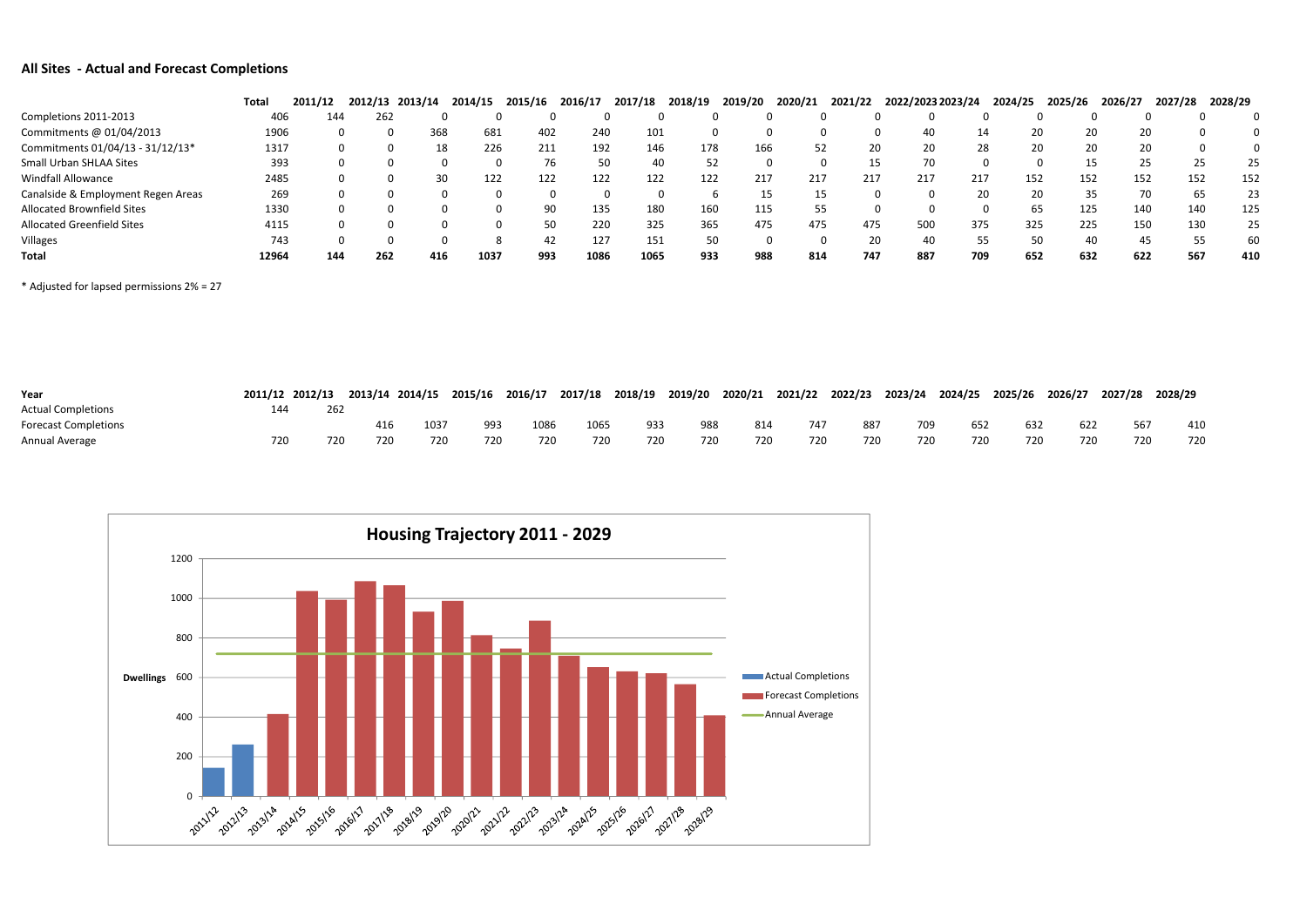| Commitments @ April 2013              |       |      |          |         |              |          |          |         |              |         |         |   |                   |         |          |         |         |         |  |
|---------------------------------------|-------|------|----------|---------|--------------|----------|----------|---------|--------------|---------|---------|---|-------------------|---------|----------|---------|---------|---------|--|
|                                       | Total |      | 2013/14  | 2014/15 | 2015/16      | 2016/17  | 2017/18  | 2018/19 | 2019/20      | 2020/21 | 2021/22 |   | 2022/2023 2023/24 | 2024/25 | 2025/26  | 2026/27 | 2027/28 | 2028/29 |  |
| Pottertons                            |       | 162  | 42       |         | 40           | 40       | 40       | 0       | $\Omega$     | ∩       |         | 0 | $\Omega$          |         | O        |         | n       |         |  |
| Land off Queensway                    |       | 178  | 0        | 178     |              |          | $\Omega$ |         |              |         |         |   |                   |         |          |         |         |         |  |
| Benfords                              |       | 15   |          | 0       | 15           | $\Omega$ | $\Omega$ |         |              |         |         |   | $\Omega$          |         |          |         |         |         |  |
| University of Warwick                 |       | 167  |          |         | $\mathbf 0$  | 80       | 87       |         |              |         |         |   |                   |         |          |         |         |         |  |
| R/O Aylesford School                  |       | 222  | 25       |         | 50           | 50       | 50       | 47      |              |         |         |   | 0                 |         |          |         |         |         |  |
| <b>Binswood Hall</b>                  |       | 83   | $\Omega$ |         | 83           | $\Omega$ | $\Omega$ |         | $\Omega$     |         |         |   | $\Omega$          |         |          |         |         |         |  |
| <b>Trinity Street Storage</b>         |       | 72   |          | 0       | 72           |          |          |         |              |         |         |   |                   |         |          |         |         |         |  |
| SWW Phase 9                           |       | 72   | 20       |         | 30           | 22       |          |         | <sup>0</sup> |         |         |   | $\Omega$          |         | ŋ        |         |         |         |  |
| <b>Wilton House</b>                   |       | 51   | 51       |         | $\mathbf 0$  |          |          |         |              |         |         |   |                   |         |          |         |         |         |  |
| <b>Academy Drive</b>                  |       | 76   | 10       |         | 30           | 36       |          |         | $\Omega$     |         |         |   | $\Omega$          |         |          |         |         |         |  |
| Kenilworth House, Kenilworth road     |       |      |          |         |              |          |          |         |              |         |         |   |                   |         |          |         |         |         |  |
| N Leamington School                   |       | 18   | 18       |         |              |          |          |         | <sup>0</sup> |         |         |   | 0                 |         |          |         |         |         |  |
| <b>York Road Centre</b>               |       | 28   | 28       |         |              |          |          |         |              |         |         |   |                   |         |          |         |         |         |  |
| 45 - 50 Waverley Road                 |       | 22   | 22       |         |              |          |          |         |              |         |         |   |                   |         |          |         |         |         |  |
| <b>Edmonscote Manor</b>               |       | 35   |          |         | 0            | 35       |          |         |              |         |         |   |                   |         |          |         |         |         |  |
| 2-24 Kenilworth Street                |       | 30   |          |         | 30           |          |          |         |              |         |         |   |                   |         |          |         |         |         |  |
| 14 - 20 The Parade                    |       | 16   |          |         | 16           |          |          |         |              |         |         |   |                   |         |          |         |         |         |  |
| 56 Russell Terrace                    |       | 16   | 16       |         |              |          |          |         |              |         |         |   |                   |         |          |         |         |         |  |
| <b>Warwick Printers</b>               |       | 16   |          |         | $\Omega$     | 16       |          |         | ∩            |         |         |   | 0                 |         |          |         |         |         |  |
| <b>Haseley Manor</b>                  |       | 15   |          |         | 15           |          |          |         |              |         |         |   | $\Omega$          |         |          |         |         |         |  |
| 1-3 Wharf Street                      |       | 13   |          |         | 13           |          |          |         | <sup>0</sup> |         |         |   | 0                 |         |          |         |         |         |  |
| Adj 135 Warwick Road                  |       | 12   |          |         | $\Omega$     | 12       |          |         | $\Omega$     |         |         |   | $\Omega$          |         | 0        |         |         |         |  |
| Warwickshire Police HQ, Woodcote Lane |       | 114  |          |         | 0            |          |          |         |              |         |         |   | 40                | 14      | 20       | 20      | 20      |         |  |
| 1 School Lane, Radford Semele         |       | ٩    | q        |         | $\Omega$     |          |          |         | $\Omega$     |         |         |   | $\Omega$          |         | $\Omega$ |         |         |         |  |
| The Lawns                             |       |      |          |         | 44           |          |          |         |              |         |         |   |                   |         |          |         |         |         |  |
| Common Lane, Kenilworth               |       | 48   |          |         | <sup>0</sup> | 48       |          |         |              |         |         |   | $\Omega$          |         |          |         |         |         |  |
| Quarry Farm                           |       | 54   |          |         | $\Omega$     |          |          | 54      |              |         |         |   |                   |         |          |         |         |         |  |
| Sites $<$ 10                          |       | 316  | 127      |         | 63           | 63       | 63       |         |              |         |         |   | $\Omega$          |         |          |         |         |         |  |
| <b>Total</b>                          |       | 1906 | 368      | 681     |              | 402      | 240      | 101     |              |         |         |   | 40                | 14      | 20       | 20      | 20      |         |  |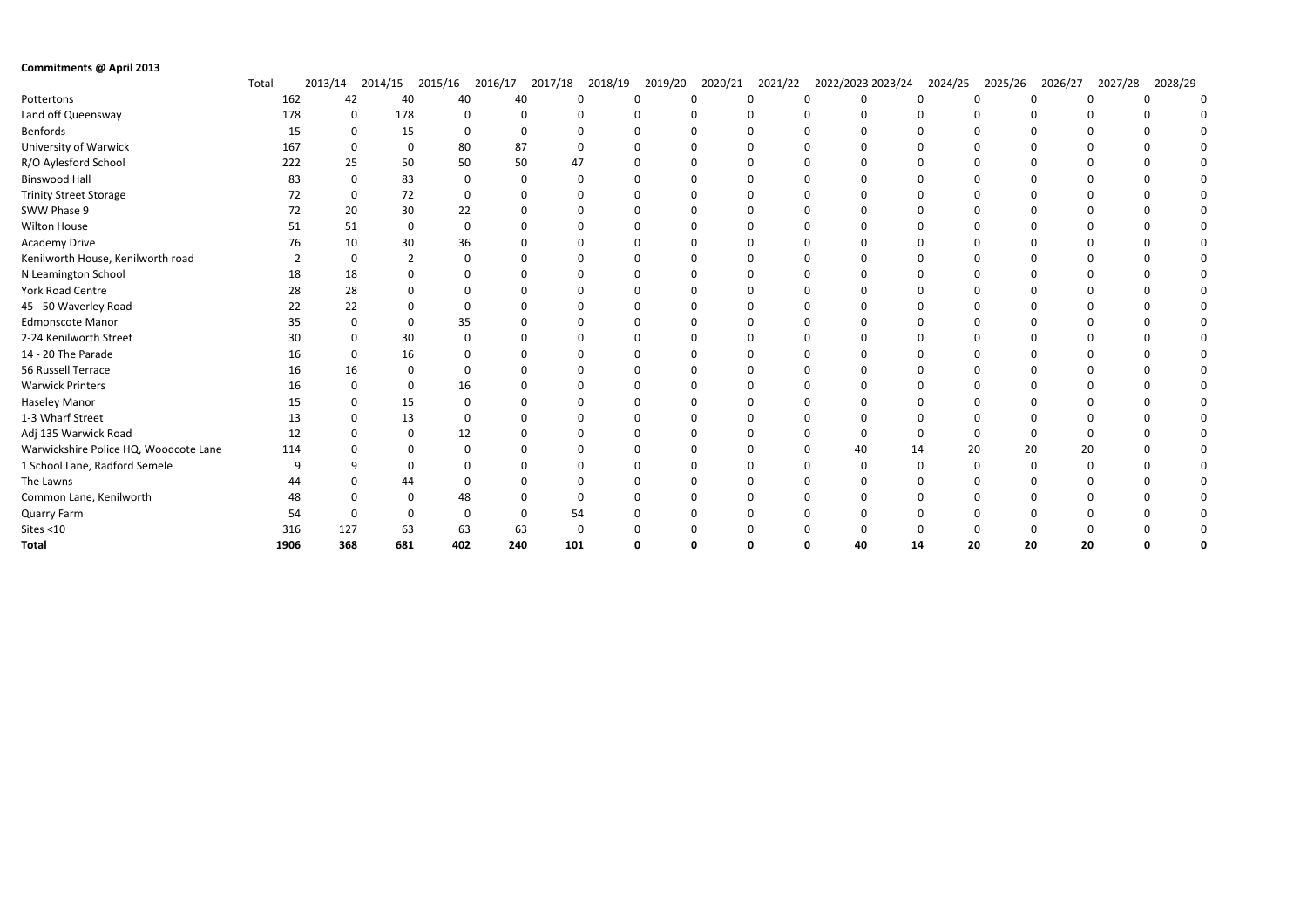| Commitments 01/04/13 - 31/12/13    |       |                |               |                   |             |         |              |          |          |             |             |                   |         |          |         |         |         |          |             |
|------------------------------------|-------|----------------|---------------|-------------------|-------------|---------|--------------|----------|----------|-------------|-------------|-------------------|---------|----------|---------|---------|---------|----------|-------------|
|                                    | Total | 2013/14        | 2014/15       | 2015/16           | 2016/17     | 2017/18 | 2018/19      | 2019/20  | 2020/21  | 2021/22     |             | 2022/2023 2023/24 | 2024/25 |          | 2025/26 | 2026/27 | 2027/28 | 2028/29  |             |
| Woodside Farm                      | 280   | $\mathbf 0$    | 25            | 50                | 50          | 50      | 50           | 55       |          | $\mathbf 0$ | $\mathbf 0$ |                   |         | $\Omega$ |         |         |         | $\Omega$ | 0           |
| N Harbury Lane                     | 220   |                | $\Omega$<br>0 | 25                | 50          | 50      | 50           | 45       |          | $\mathbf 0$ |             |                   |         |          |         |         |         |          |             |
| S Fremund Way                      | 209   | 0              |               |                   | 25<br>0     | 50      | 50           | 50       | 34       |             |             |                   |         |          |         |         |         |          |             |
| S Fieldgate Lane                   | 94    | $\Omega$       | 24            | 35                | 35          |         |              | $\Omega$ |          | 0           | $\Omega$    |                   |         |          |         |         |         |          | 0           |
| Parmiter House                     | 52    | $\Omega$       | 52            |                   | 0           | 0       |              |          |          |             |             |                   |         |          |         |         |         |          | 0           |
| 2-22 Northgate Street              |       | 18<br>$\Omega$ | $\Omega$      | 18                |             |         |              |          |          |             | 0           |                   |         |          |         |         |         |          | 0           |
| Cape Road, Lower Cape              | 16    |                | 6             | 10                |             |         |              |          |          |             | 0           |                   |         |          |         |         |         |          | 0           |
| Former Fire Station, Albert Street | 11    | $\Omega$       | 11            |                   | $\Omega$    |         |              | $\Omega$ |          | 0           | $\Omega$    |                   |         |          |         |         |         |          | 0           |
| Earl Rivers Avenue*                | 200   | $\Omega$       |               | $\Omega$          |             |         | 32           | 20       | 20       |             | 20<br>20    |                   | 28      | 20       | 20      | 20      |         |          | 0           |
| Valley Road, Lillington            | 17    | $\Omega$       | 17            |                   | $\Omega$    |         |              | $\Omega$ |          | $\mathbf 0$ | $\Omega$    |                   |         |          |         |         |         |          | 0           |
| Park View, Priory Road, Warwick    | 42    | $\Omega$       |               | 42<br>$\mathbf 0$ |             |         |              |          |          |             | 0           |                   |         |          |         |         |         |          | 0           |
| Sites <10                          | 93    | 18             | 25            | 25                | 25          |         | $\Omega$     |          | $\Omega$ |             | $\Omega$    |                   |         |          |         |         |         |          | $\mathbf 0$ |
| <b>Total</b>                       | 1252  | 18             | 160           | 205               | 185         | 150     | 182          | 170      | 54       |             | 20<br>20    |                   | 28      | 20       | 20      | 20      |         | 0        | $\mathbf 0$ |
| Offices to resi (large)            |       |                |               |                   |             |         |              |          |          |             |             |                   |         |          |         |         |         |          |             |
| Villiers House, Clarendon Avenue   | 44    | $\mathbf 0$    | 44            |                   |             |         |              |          |          | 0           | 0           |                   |         | $\Omega$ |         |         |         |          | $\mathbf 0$ |
| 1 Warwick Street, Lspa             | 17    | $\mathbf 0$    | 17            |                   | $\mathbf 0$ | 0       |              | $\Omega$ |          | $\mathbf 0$ | $\mathbf 0$ |                   |         | $\Omega$ |         |         |         |          | 0           |
| Sites $<$ 10                       | 31    |                | 10<br>0       | 10                | 11          |         |              |          |          | $\mathbf 0$ | 0           |                   |         |          |         |         |         |          | $\mathbf 0$ |
| <b>Total</b>                       | 92    | $\mathbf{0}$   | 71            | 10                | 11          |         | <sup>0</sup> | ŋ<br>n   |          | 0           | $\mathbf 0$ | 0                 | 0       | 0        |         |         |         | n        | $\mathbf 0$ |
| <b>TOTAL ALL</b>                   | 1344  | 18             | 231           | 215               | 196         | 150     | 182          | 170      | 54       |             | 20<br>20    |                   | 28      | 20       | 20      | 20      |         |          | 0           |
| Less 2% for expiries (=27)         | 1317  | 18             | 226           | 211               | 192         | 146     | 178          | 166      | 52       |             | 20<br>20    |                   | 28      | 20       | 20      | 20      |         | $\Omega$ | 0           |

\* Includes 14 off‐site affordable at Portobello Way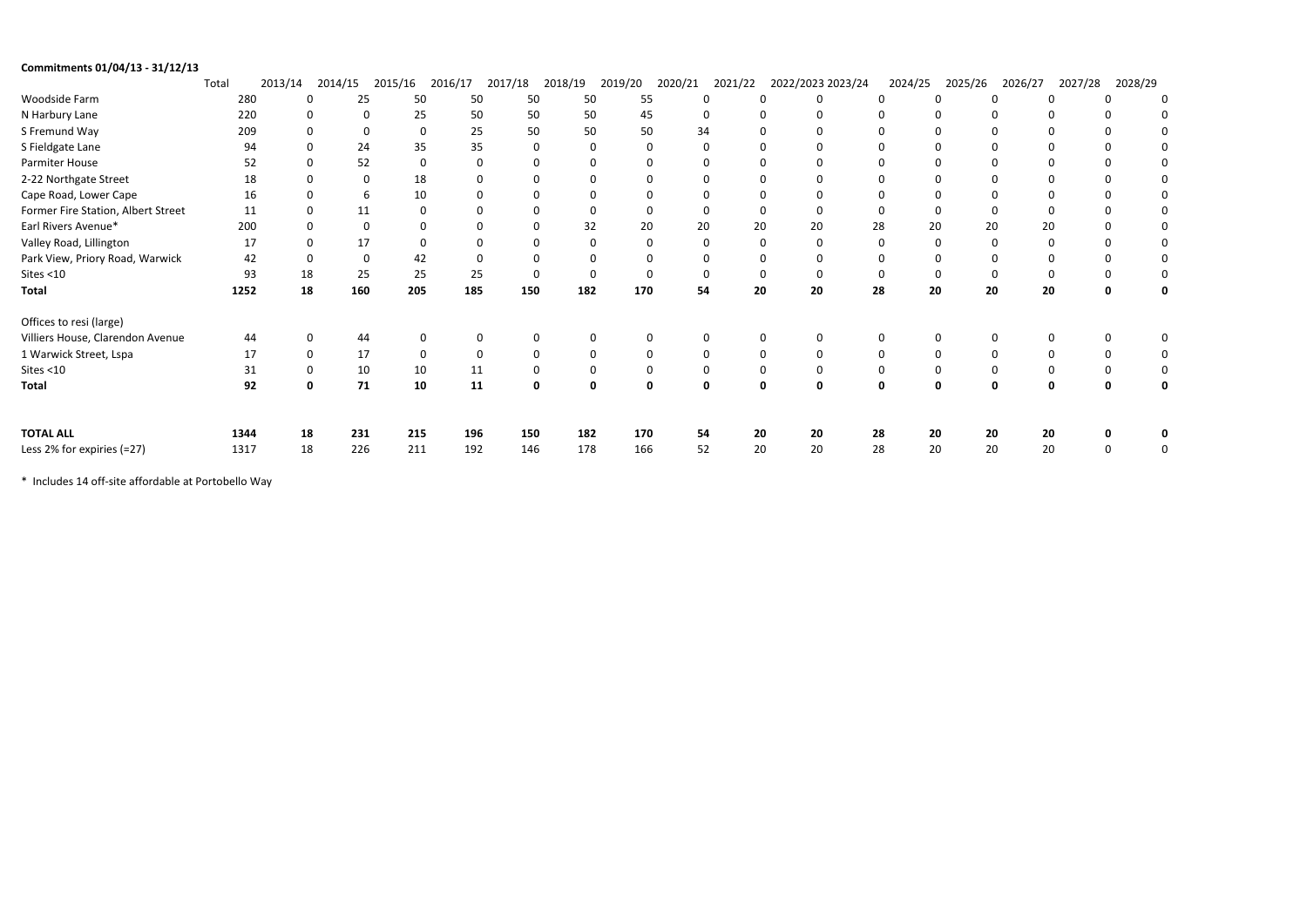|                  | <b>Small Urban SHLAA Sites</b> |              |         |              |                   |                |             |              |              |              |                |                            |              |              |                    |                          |             |
|------------------|--------------------------------|--------------|---------|--------------|-------------------|----------------|-------------|--------------|--------------|--------------|----------------|----------------------------|--------------|--------------|--------------------|--------------------------|-------------|
| <b>SHLAA Ref</b> |                                | <b>Total</b> | 2013/14 | 2014/15      | 2015/16           | 2016/17        | 2017/18     | 2018/19      | 2019/20      | 2020/21      | 2021/22        | 2022/2023 2023/24          | 2024/25      | 2025/26      | 2026/27            | 2027/28                  | 2028/29     |
| L <sub>01</sub>  | Lime Avenue                    |              | 10      | $\Omega$     | $\Omega$          | $\mathbf{0}$   | 5           | $\Omega$     | .5           | $\mathbf{0}$ | $\Omega$       | $\Omega$                   | ∩            | $\Omega$     | $\Omega$           | $\Omega$                 | $\mathbf 0$ |
| L02              | Llewelyn Road                  |              | 5       | $\Omega$     | $\Omega$          | $\Omega$       | 0           | $\Omega$     | $\Omega$     | $\mathbf{0}$ | 0              | $\Omega$                   | $\Omega$     | <sup>0</sup> | $\Omega$           | $\Omega$                 | $\Omega$    |
| L <sub>04</sub>  | Former factory, Clarendon St   |              | 5       | $\Omega$     | $\Omega$          | $\Omega$       |             | $\Omega$     | $\Omega$     | $\mathbf{0}$ | $\Omega$       | $\Omega$                   | $\Omega$     |              | $\Omega$           | <sup>0</sup>             |             |
| L30              | Telephone Exchange             |              | 10      | $\Omega$     |                   | $\Omega$       | O           | $\Omega$     |              | $\Omega$     | $\Omega$       | $\Omega$                   | $\Omega$     |              | $\Omega$           |                          | 5           |
| L31              | Garage Site, Russell Street    |              | 10      | $\Omega$     |                   | $\Omega$       |             | $\Omega$     |              | $\Omega$     |                |                            | <sup>0</sup> |              | .5                 | 5                        | $\Omega$    |
| L32              | Jewsons                        |              | 40      |              |                   | $\Omega$       |             | $\Omega$     |              | $\Omega$     |                |                            | 0            |              | 10<br>10           | 10                       | $10\,$      |
| L34              | Wise Street                    |              | 30      | $\Omega$     | $\Omega$          | $\mathbf 0$    | $\Omega$    | $\Omega$     | $\Omega$     | $\Omega$     | $\Omega$       | $\Omega$                   | $\Omega$     | <sup>0</sup> | $\mathbf{0}$<br>10 | 10                       | $10\,$      |
| L41              | Castel Froma                   |              | 40      | ∩            | 10<br>∩           | 10             |             | 10           | 10           | $\Omega$     |                | ∩                          | <sup>0</sup> |              | $\Omega$           | $\Omega$<br>$\Omega$     | $\mathbf 0$ |
| W25              | Nelson Club, Car park          |              | 5       | $\Omega$     |                   | $\mathbf 0$    | $\Omega$    | .5           | $\mathbf{0}$ | $\Omega$     |                |                            | $\Omega$     |              | $\Omega$           | <sup>0</sup>             | $\mathbf 0$ |
| W29              | <b>Heathcote House</b>         |              | 6       | $\Omega$     |                   | $\Omega$       | $\Omega$    | $\Omega$     |              | $\Omega$     | ∩              | $\Omega$                   | $\Omega$     |              | $\Omega$           |                          | $\mathbf 0$ |
| K15              | <b>Talisman Theatre</b>        |              | 5       | $\Omega$     |                   | $\Omega$       | 5           | $\Omega$     | $\Omega$     | <sup>0</sup> |                | $\Omega$<br>$\Omega$       | $\Omega$     |              | $\Omega$           | <sup>0</sup>             | 0           |
| W40              | Lock Lane                      |              | 20      |              | $\Omega$          | $\mathbf 0$    | $\mathbf 0$ | $\mathbf 0$  | 20           | 0            | 0              | $\Omega$<br>$\Omega$       | $\mathbf 0$  | 0            | $\mathbf 0$        | 0<br>$\Omega$            | $\mathbf 0$ |
|                  | <b>TOTAL</b>                   |              | 186     | $\mathbf{0}$ | 10<br>$\mathbf 0$ | 25             |             | 15           | 41           | $\mathbf{0}$ | $\mathbf{0}$   | 5<br>$\mathbf 0$           | $\mathbf 0$  | $\mathbf{0}$ | 15<br>25           | 25                       | 25          |
|                  | <b>Confidential Sites</b>      |              |         |              |                   |                |             |              |              |              |                |                            |              |              |                    |                          |             |
| W42              |                                |              | 45      | $\Omega$     | $\Omega$          | $\mathbf 0$    | $\Omega$    | $\Omega$     | $\Omega$     | $\Omega$     | $\Omega$       | 45<br>$\mathbf 0$          | $\Omega$     | <sup>0</sup> | $\Omega$           | $\Omega$                 | $\Omega$    |
| W39              |                                |              | 25      | $\Omega$     | $\Omega$          | $\Omega$       | $\Omega$    | $\Omega$     |              | $\Omega$     | ∩              | 25<br>$\Omega$             | $\Omega$     |              | $\Omega$           |                          | 0           |
| K23              |                                |              | 16      |              |                   | $\Omega$       | $\Omega$    | 10           |              | $\Omega$     |                | $\Omega$                   | $\Omega$     |              | $\Omega$           |                          | 0           |
| K24              |                                |              | 10      | ∩            |                   | $\Omega$       | $\Omega$    | .5           |              | $\Omega$     | ∩              | $\Omega$                   | $\Omega$     | ∩            | $\Omega$           |                          | $\mathbf 0$ |
| L24              |                                |              | 11      | ∩            |                   | $\Omega$<br>11 |             | $\Omega$     |              | $\Omega$     |                | $\Omega$<br>∩              | <sup>0</sup> |              | $\Omega$           | <sup>0</sup>             | $\mathbf 0$ |
| L25              |                                |              | 10      |              |                   | $\mathbf{0}$   | $\mathbf 0$ | 10           |              | $\Omega$     |                |                            | $\Omega$     |              | $\Omega$           |                          | $\mathbf 0$ |
| L46              |                                |              | 14      |              |                   | $\Omega$<br>14 |             | $\Omega$     |              | $\Omega$     | ∩              | $\Omega$                   | $\Omega$     |              | $\Omega$           |                          | $\mathbf 0$ |
| W31              |                                |              | 20      |              | ∩                 | 20             | $\Omega$    | $\Omega$     |              | $\Omega$     |                | $\Omega$                   | <sup>0</sup> |              | $\Omega$           |                          | $\Omega$    |
| W15              |                                |              | 10      |              |                   | $\mathbf 0$    | 0           | $\Omega$     |              | $\Omega$     | $\Omega$       | 10                         | $\Omega$     |              | $\Omega$           |                          | $\mathbf 0$ |
| L44              |                                |              | 6       | ∩            | $\Omega$          | 6              | $\Omega$    | $\Omega$     | $\Omega$     | $\Omega$     | $\Omega$       | $\Omega$<br>$\Omega$       | $\Omega$     | <sup>0</sup> | $\Omega$           | <sup>0</sup>             | $\mathbf 0$ |
| L54              |                                |              | 40      | n            | 40<br>$\Omega$    |                | $\Omega$    | $\mathbf{0}$ | $\Omega$     | $\Omega$     | $\Omega$       | $\mathbf 0$<br>$\mathbf 0$ | $\Omega$     |              | $\Omega$           | <sup>0</sup>             | $\mathbf 0$ |
|                  | <b>TOTAL</b>                   | 207          |         | 0            | 66<br>$\mathbf 0$ | 25             |             | 25           | 11           | $\mathbf 0$  | $\mathbf 0$    | 10<br>70                   | $\mathbf 0$  | $\mathbf 0$  | $\mathbf 0$        | $\Omega$<br>$\mathbf{0}$ | 0           |
|                  | <b>TOTAL ALL SITES</b>         | 393          |         | 0            | 76<br>$\mathbf 0$ | 50             |             | 40           | 52           | O            | 15<br>$\Omega$ | 70                         | 0            | O            | 25<br>15           | 25                       | 25          |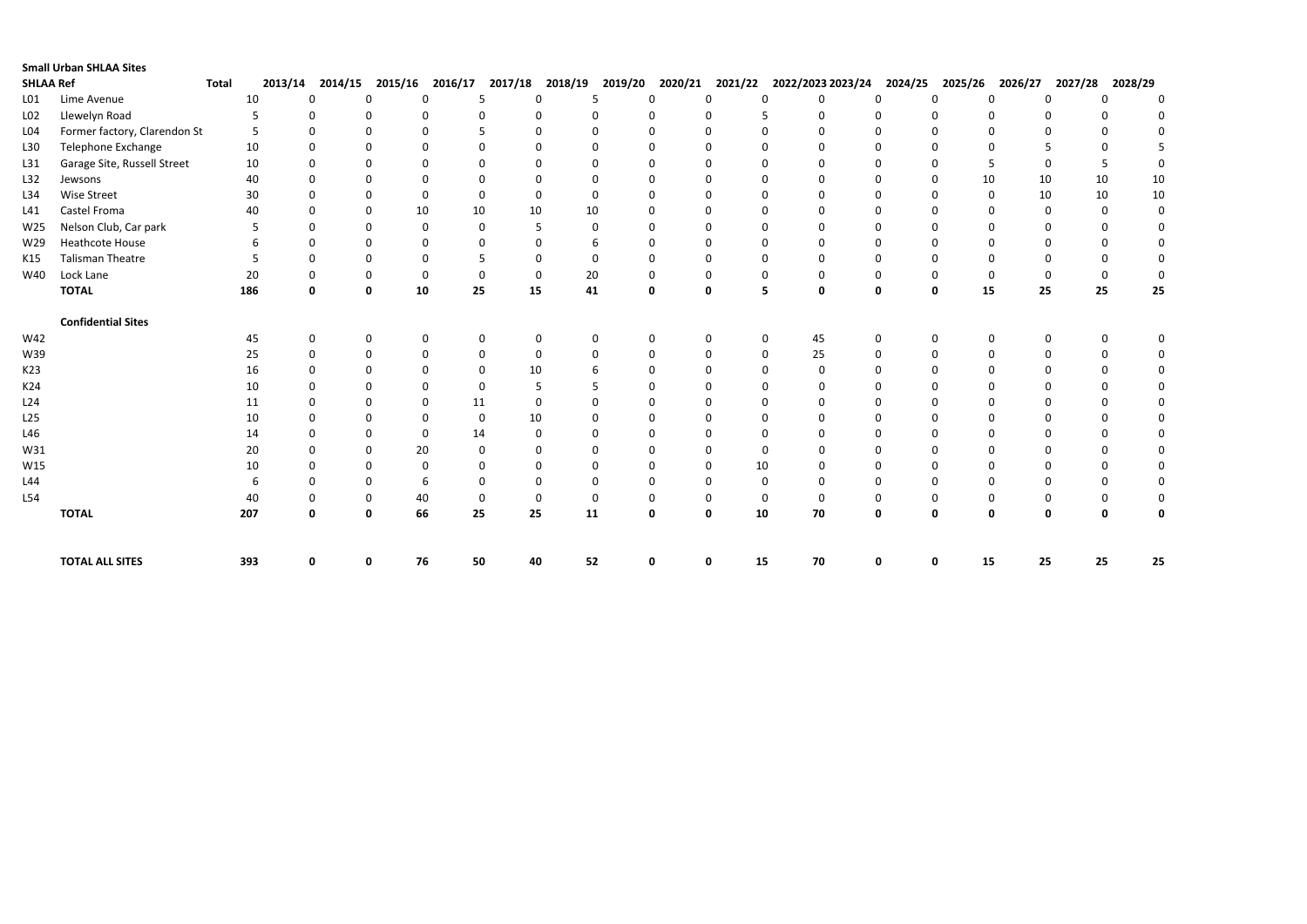| <b>Allocated Brownfield Sites</b> |              |         |         |         |         |         |         |         |         |         |         |              |                   |         |         |         |             |         |     |
|-----------------------------------|--------------|---------|---------|---------|---------|---------|---------|---------|---------|---------|---------|--------------|-------------------|---------|---------|---------|-------------|---------|-----|
|                                   | <b>Total</b> | 2011/12 | 2012/13 | 2013/14 | 2014/15 | 2015/16 | 2016/17 | 2017/18 | 2018/19 | 2019/20 | 2020/21 | 2021/22      | 2022/2023 2023/24 | 2024/25 | 2025/26 | 2026/27 | 2027/28     | 2028/29 |     |
| <b>Station Approach</b>           | 220          |         |         |         |         |         | 50      | 50      |         |         | 50      |              |                   |         |         |         |             |         |     |
| Leamington Fire Station           | 60           |         |         |         |         |         | 20      | 20      | ZU      |         |         |              |                   |         |         |         |             |         |     |
| Former Ridgeway School            | 140          |         |         |         |         |         |         | 20      |         |         | 40      | 40           |                   |         |         |         |             |         |     |
| Riverside House                   | 100          |         |         |         |         |         | 15      | 20      | 25      | 25      |         | 15           |                   |         |         |         |             |         |     |
| Garage Site, Theatre Street       | 20           |         |         |         |         |         |         | 20<br>U |         |         | 0       | $\mathbf{U}$ |                   |         |         |         | -0          |         |     |
| Soans Site, Sydenham Drive        | 100          |         |         |         |         |         | 25      | 25.     |         |         |         |              |                   |         |         |         |             |         |     |
| Former Sewage Works, Harbury Lane | 215          |         |         |         |         |         |         |         |         |         |         |              |                   |         | 50      |         | 50<br>۲Λ    |         | 50  |
| Court Street Area                 | 75           |         |         |         |         | 25.     | 25      | 25.     |         |         |         |              |                   |         |         |         | $^{\prime}$ |         |     |
| Kenilworth School                 | 250          |         |         |         |         |         |         |         |         |         |         |              |                   |         | 50      |         | 50          |         | 50  |
| Kenilworth VI Form                | 130          |         |         |         |         |         |         |         |         |         |         |              |                   |         | 25      |         |             |         | 25  |
| Aylesbury House, Hockley Heath    | 20           |         |         |         |         |         |         | 0       |         |         |         |              |                   |         |         |         |             |         |     |
| Total                             | 1330         |         |         |         |         | 90      | 135     | 180     | 160     | 115     |         | 55           |                   | 65      | 125     | 140     | 140         |         | 125 |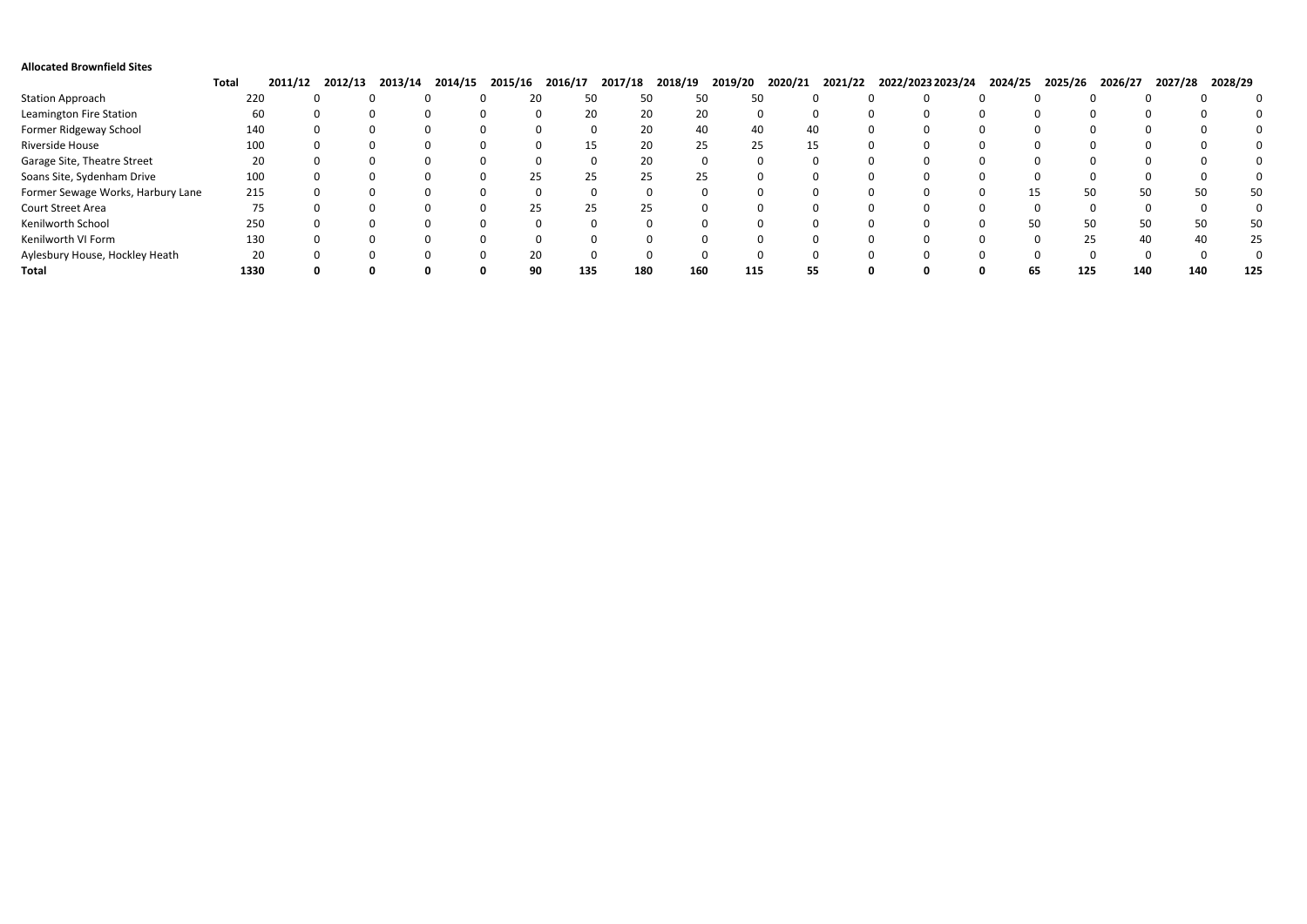| <b>Canalside &amp; Employment Regeneration Areas</b> |       |         |         |         |         |         |         |         |         |         |         |         |                   |         |          |         |         |         |    |
|------------------------------------------------------|-------|---------|---------|---------|---------|---------|---------|---------|---------|---------|---------|---------|-------------------|---------|----------|---------|---------|---------|----|
|                                                      | Total | 2011/12 | 2012/13 | 2013/14 | 2014/15 | 2015/16 | 2016/17 | 2017/18 | 2018/19 | 2019/20 | 2020/21 | 2021/22 | 2022/2023 2023/24 | 2024/25 | 2025/26  | 2026/27 | 2027/28 | 2028/29 |    |
| Cape Road/ Millers Road                              |       |         |         |         |         |         |         |         |         |         |         |         |                   |         |          | ZU      |         |         |    |
| Montague Road                                        |       | 63      |         |         |         |         |         |         |         |         |         |         |                   |         | 15       | -30     |         | 18      |    |
| Common Lane                                          |       | 36      |         |         |         |         |         |         |         |         | 15      |         |                   |         |          |         |         |         |    |
| Sydenham                                             | 102   |         |         |         |         |         |         |         |         |         |         |         |                   | 20      | 20<br>20 | 20      |         |         |    |
| <b>TOTAL</b>                                         | 269   |         |         |         | n       |         |         | n       |         |         | 15      | 15      | 0                 | 20      | 35       |         |         |         | 23 |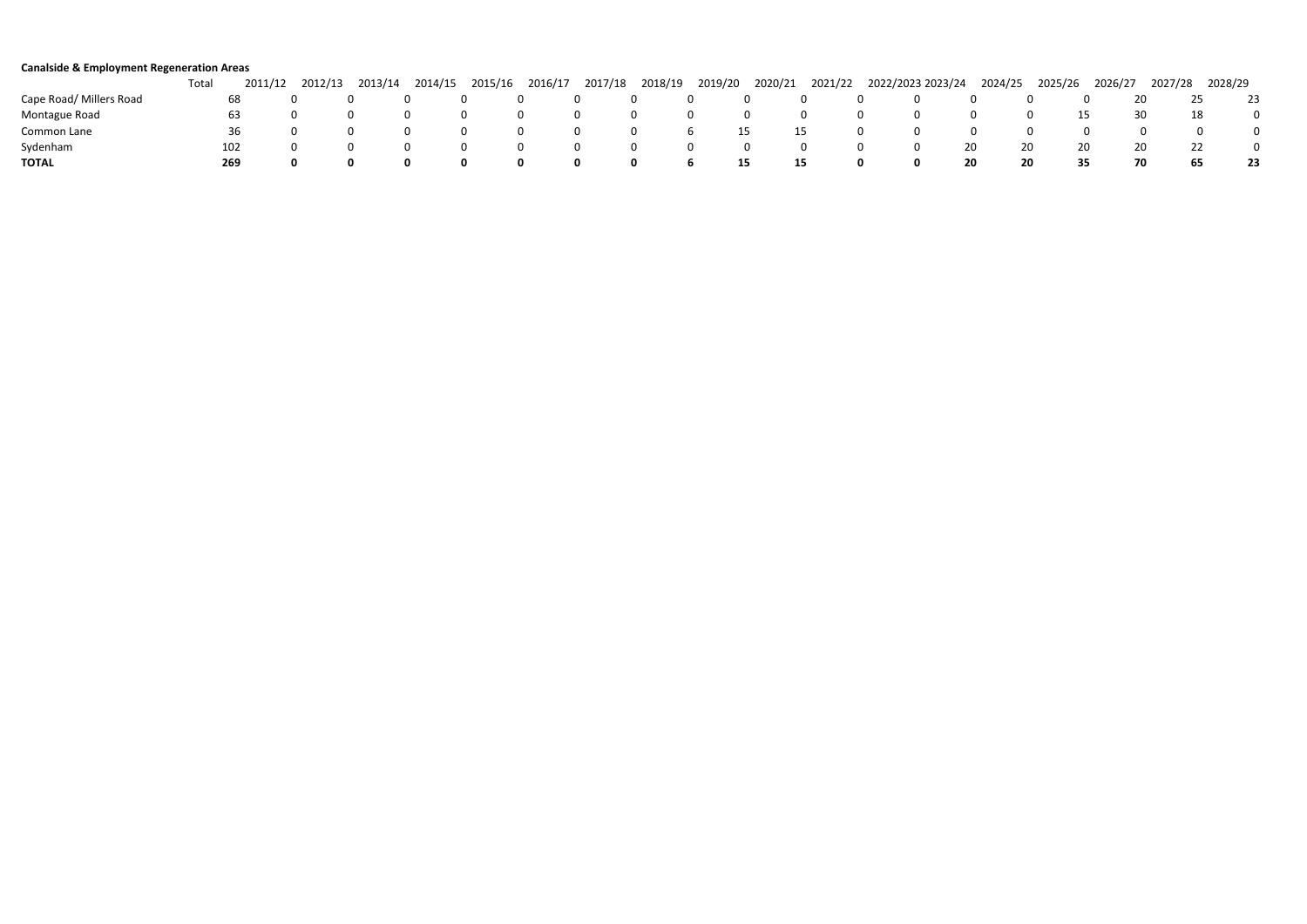| <b>Allocated Greenfield Sites</b> |       |              |         |         |         |         |           |           |         |         |         |         |                   |     |         |         |         |         |         |    |
|-----------------------------------|-------|--------------|---------|---------|---------|---------|-----------|-----------|---------|---------|---------|---------|-------------------|-----|---------|---------|---------|---------|---------|----|
|                                   | Total | 2011<br>1/12 | 2012/13 | 2013/14 | 2014/15 | 2015/16 | 2016/17   | 2017/18   | 2018/19 | 2019/20 | 2020/21 | 2021/22 | 2022/2023 2023/24 |     | 2024/25 | 2025/26 | 2026/27 | 2027/28 | 2028/29 |    |
| East of Whitnash                  | 300   |              |         |         |         |         |           |           |         |         |         |         |                   | 50  | 50      | 50      | 50      |         | 50      | 25 |
| Red House Farm                    | 250   |              |         |         |         |         | 25        | 25        | 25      | 25      |         | 25      | 25<br>25          | 25  | 25      | 25      |         |         |         |    |
| Thickthorn                        | 760   |              |         |         |         |         |           | 50        | 100     | 100     | 100     | 100     | 100               | 100 | 60      | 50      |         |         |         |    |
| Crackley Triangle                 | 90    |              |         |         |         |         | 25<br>25  | 25        |         |         |         |         |                   |     | 0       |         |         |         |         |    |
| Europa Way                        | 1190  |              |         |         |         |         |           | 50<br>100 | 100     | 150     | 150     | 150     | 150               | 100 | 100     | 50      | 50      |         | 40      |    |
| Lower Heathcote Farm              | 890   |              |         |         |         |         |           | 50<br>75  |         | 150     | 150     | 150     | 150               | 50  | 40      |         |         |         |         |    |
| Harbury Gardens                   | 275   |              |         |         |         |         | 25        | 50<br>50  | 50      |         | 50      | 50      |                   |     |         |         |         |         |         |    |
| Grove Farm (remainder)            | 340   |              |         |         |         |         |           |           |         |         |         |         | 50<br>50          | 50  | 50      | 50      | 50      |         | 40      |    |
| Oak Lea, Finham                   | 20    |              |         |         |         |         |           | 20        |         |         |         |         |                   |     |         |         |         |         |         |    |
| <b>Total</b>                      | 4115  |              |         |         |         |         | 220<br>50 | 325       | 365     | 475     | 475     | 475     | 500               | 375 | 325     | 225     | 150     | 130     |         | 25 |